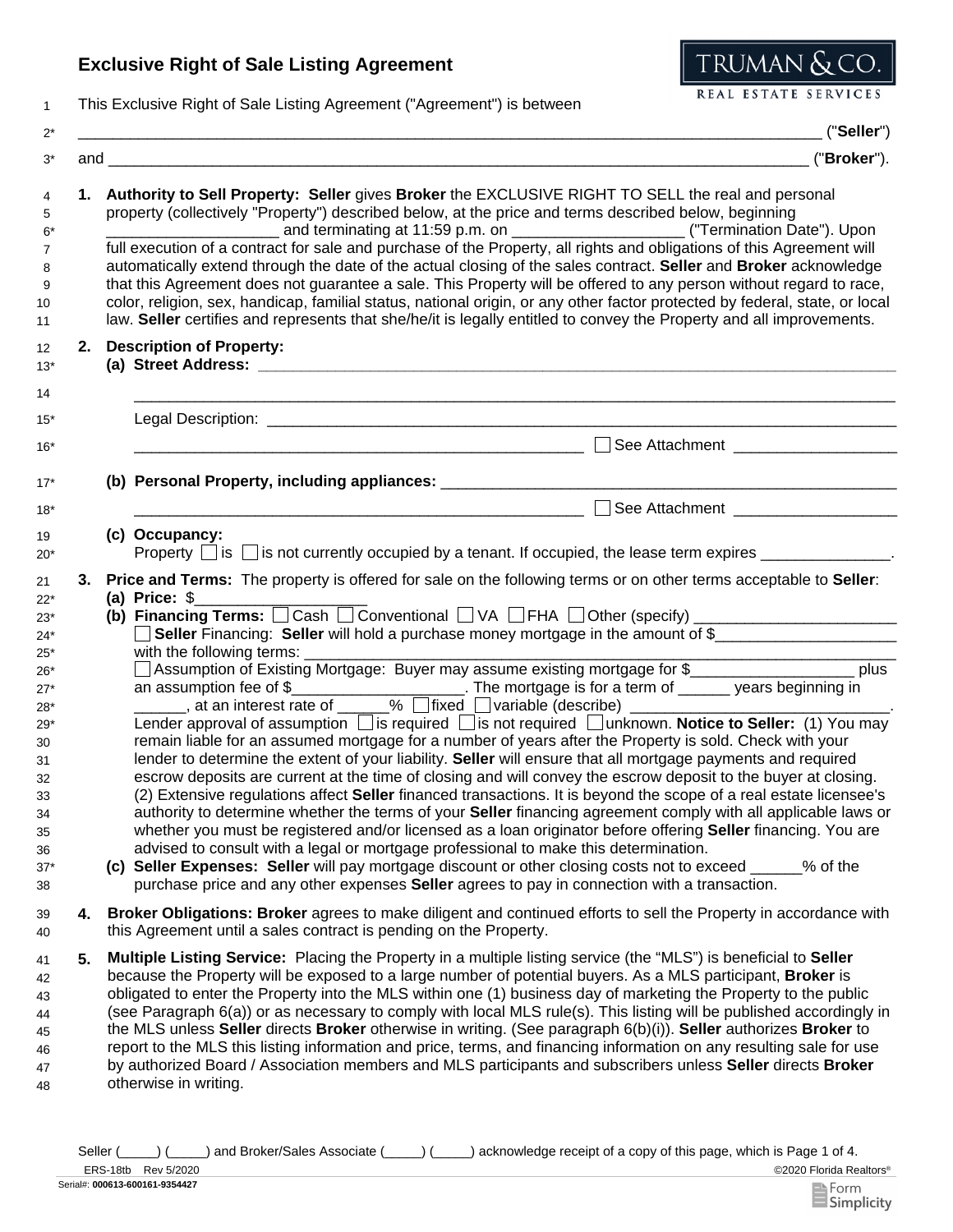## 49 **6. Broker Authority: Seller** authorizes **Broker** to:

- Market the Property to the Public (unless limited in Paragraph 6(b)(i) below): **(a)**
	- **(i)** Public marketing includes, but is not limited to, flyers, yard signs, digital marketing on public facing websites, brokerage website displays (i.e. IDX or VOW), email blasts, multi-brokerage listing sharing networks and applications available to the general public.
	- **(ii) Public marketing also includes marketing the Property to real estate agents outside Broker's office.**
	- Place appropriate transaction signs on the Property, except if Paragraph 6(b)(i) is checked below. **(iii)**
	- **(iv)** Use **Seller's** name in connection with marketing or advertising the Property.
	- \_\_ Display the Property on the Internet except the street address.
- **(b)** Not Publicly Market to the Public/Seller Opt-Out:
	- **(i)** \_\_ **Seller** does not authorize Broker to display the Property on the MLS.
	- **(ii) Seller** understands and acknowledges that if **Seller** checks option 6(b)(i), a For Sale sign will not be placed upon the Property and
	- **(iii) Seller** understands and acknowledges that if **Seller** checks option 6(b)(i), **Broker** will be limited to marketing the Property only to agents within **Broker's** office.

## \_\_\_\_\_\_\_\_\_\_ /\_\_\_\_\_\_\_\_\_\_ **Initials of Seller**

- 66 **(c)** Obtain information relating to the present mortgage(s) on the Property.
- 67 **(d)** Provide objective comparative market analysis information to potential buyers.
- 68\* **(e)** (**Check if applicable**) Use a lock box system to show and access the Property. A lock box does not ensure the Property's security. **Seller** is advised to secure or remove valuables. **Seller** agrees that the lock box is for **Seller's** benefit and releases **Broker**, persons working through **Broker**, and **Broker's** local Realtor Board / Association from all liability and responsibility in connection with any damage or loss that occurs. 72\* Withhold verbal offers. Withhold all offers once **Seller** accepts a sales contract for the Property.
- 73 **(f)** Act as a transaction broker.

69 70 71

50

51 52 53

80\* 81

85 86

87 88

89 90

99 100 101

104 105

- 74 **(g) Virtual Office Websites:** Some real estate brokerages offer real estate brokerage services online. These websites are referred to as Virtual Office Websites ("VOWs"). An automated estimate of market value or reviews and comments about a property may be displayed in conjunction with a property on some VOWs. Anyone who registers on a VOW may gain access to such automated valuations or comments and reviews about any property displayed on a VOW. Unless limited below, a VOW may display automated valuations or comments and reviews about this Property.
	- $\mathbf{L}$ **Seller** does not authorize an automated estimate of the market value of the listing (or a hyperlink to such estimate) to be displayed in immediate conjunction with the listing of this Property.
- **Seller** does not authorize third parties to write comments or reviews about the listing of the Property (or display a hyperlink to such comments or reviews) in immediate conjunction with the listing of this Property. 82\* 83
- 84 **7. Seller Obligations:** In consideration of **Broker's** obligations, **Seller** agrees to:
	- **(a)** Cooperate with **Broker** in carrying out the purpose of this Agreement, including referring immediately to **Broker** all inquiries regarding the Property's transfer, whether by purchase or any other means of transfer.
	- **(b)** Recognize **Broker** may be subject to additional MLS obligations and potential penalties for failure to comply with them.
	- **(c)** Provide **Broker** with keys to the Property and make the Property available for **Broker** to show during reasonable times.
- 91 **(d)** Inform **Broker** before leasing, mortgaging, or otherwise encumbering the Property.
	- **(e)** Indemnify **Broker** and hold **Broker** harmless from losses, damages, costs, and expenses of any nature, including attorney's fees, and from liability to any person, that **Broker** incurs because of (1) **Seller's**  negligence, representations, misrepresentations, actions, or inactions; (2) the use of a lock box; (3) the existence of undisclosed material facts about the Property; or (4) a court or arbitration decision that a broker who was not compensated in connection with a transaction is entitled to compensation from **Broker**. This clause will survive **Broker's** performance and the transfer of title.
- 98 **(f)** Perform any act reasonably necessary to comply with FIRPTA (Section 1445 of the Internal Revenue Code).
	- **(g)** Make all legally required disclosures, including all facts that materially affect the Property's value and are not readily observable or known by the buyer. **Seller** certifies and represents that **Seller** knows of no such material facts (local government building code violations, unobservable defects, etc.) other than the following:
- 102\* \_\_\_\_\_\_\_\_\_\_\_\_\_\_\_\_\_\_\_\_\_\_\_\_\_\_\_\_\_\_\_\_\_\_\_\_\_\_\_\_\_\_\_\_\_\_\_\_\_\_\_\_\_\_\_\_\_\_\_\_\_\_\_\_\_\_\_\_\_\_\_\_\_\_\_\_\_\_\_\_\_\_\_\_\_\_\_ 103 **Seller** will immediately inform **Broker** of any material facts that arise after signing this Agreement.
	- **(h)** Consult appropriate professionals for related legal, tax, property condition, environmental, foreign reporting requirements, and other specialized advice.

Seller (  $\Box$ ) (
and Broker/Sales Associate (  $\Box$ ) acknowledge receipt of a copy of this page, which is Page 2 of 4.

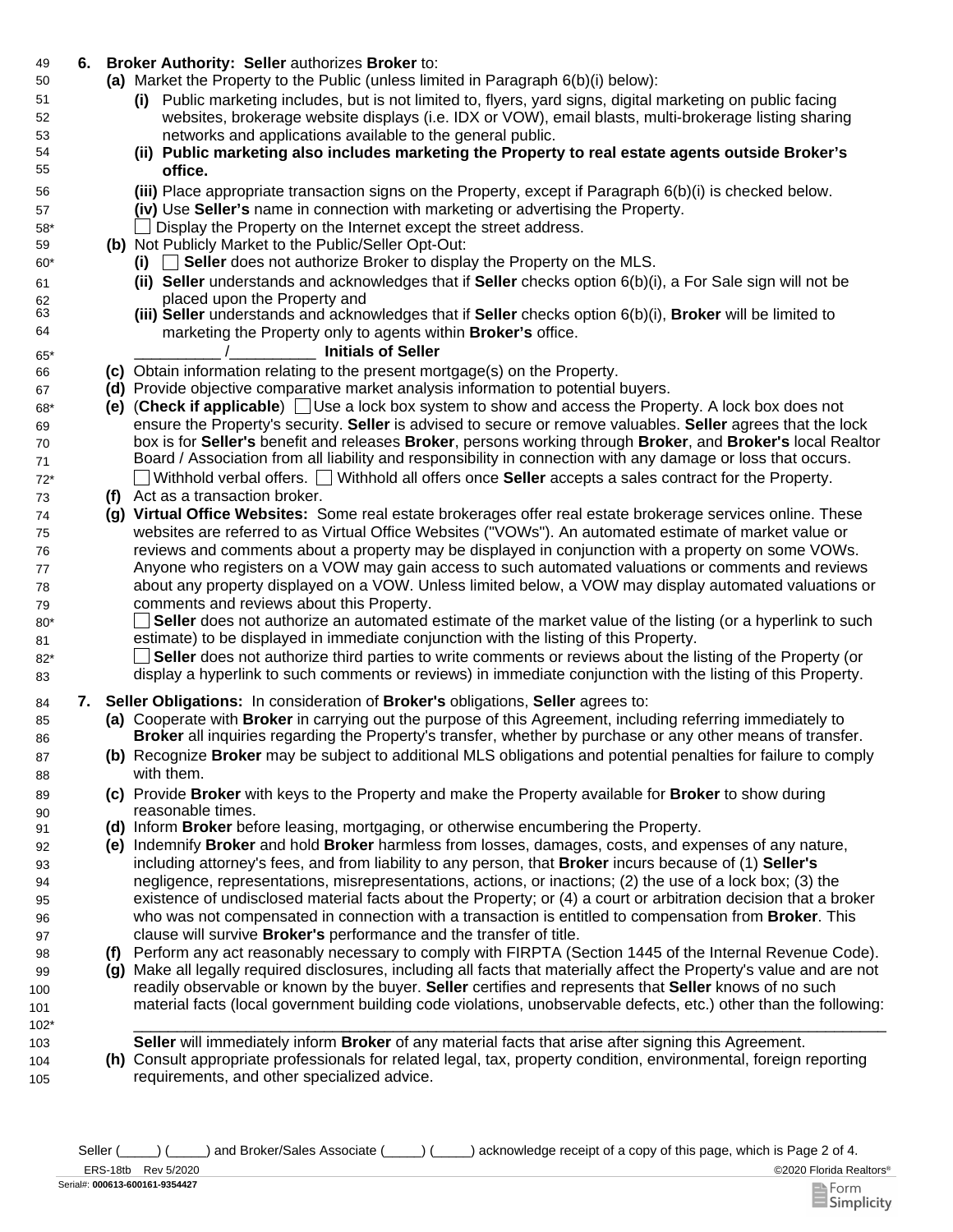- 106 **8. Compensation: Seller** will compensate **Broker** as specified below for procuring a buyer who is ready, willing, 107 108 and able to purchase the Property or any interest in the Property on the terms of this Agreement or on any other terms acceptable to **Seller**. **Seller** will pay **Broker** as follows (plus applicable sales tax):
- % of the total purchase price plus \$  $OR $$  OR \$ 109\* **(a)**
- later than the date of closing specified in the sales contract. However, closing is not a prerequisite for **Broker's** fee being earned. 110 111
- **(b)** \_\_\_\_\_\_\_\_\_\_ (\$ or %) of the consideration paid for an option, at the time an option is created. If the option is exercised, **Seller** will pay **Broker** the Paragraph 8(a) fee, less the amount **Broker** received under this subparagraph. 112\* 113 114
- **(c)** \_\_\_\_\_\_\_\_\_\_ (\$ or %) of gross lease value as a leasing fee, on the date **Seller** enters into a lease or agreement to lease, whichever is earlier. This fee is not due if the Property is or becomes the subject of a contract granting an exclusive right to lease the Property. 115\* 116 117
- 118 **(d) Broker's** fee is due in the following circumstances: (1) If any interest in the Property is transferred, whether by 119 120 121 122\* 123 124 125 126 sale, lease, exchange, governmental action, bankruptcy, or any other means of transfer, regardless of whether the buyer is secured by **Seller**, **Broker**, or any other person. (2) If **Seller** refuses or fails to sign an offer at the price and terms stated in this Agreement, defaults on an executed sales contract, or agrees with a buyer to cancel an executed sales contract. (3) If, within \_\_\_\_\_\_ days after Termination Date ("Protection Period"), **Seller** transfers or contracts to transfer the Property or any interest in the Property to any prospects with whom **Seller**, **Broker**, or any real estate licensee communicated regarding the Property before Termination Date. However, no fee will be due **Broker** if the Property is relisted after Termination Date and sold through another broker.
- 127\* **(e)**  128 129 **Retained Deposits:** As consideration for **Broker's** services, **Broker** is entitled to receive \_\_\_\_\_\_% (50% if left blank) of all deposits that **Seller** retains as liquidated damages for a buyer's default in a transaction, not to exceed the Paragraph 8(a) fee.
- 130 **9.**  131 132 133\* \_\_\_\_\_\_% of the purchase price or \$\_\_\_\_\_\_\_\_\_\_\_\_\_\_\_ to a single agent for the buyer; \_\_\_\_\_\_% of the 134\* purchase price or \$\_\_\_\_\_\_\_\_\_\_\_\_\_\_\_\_\_ to a transaction broker for the buyer; and  $\Box$ 135\* price or \$ to a broker who has no brokerage relationship with the buyer. 136\* 
None of the above. (If this is checked, the Property cannot be placed in the MLS.) **Cooperation with and Compensation to Other Brokers: Notice to Seller:** The buyer's broker, even if compensated by **Seller** or **Broker**, may represent the interests of the buyer. **Broker's** office policy is to cooperate with all other brokers except when not in **Seller's** best interest and to offer compensation in the amount of
- 137 **10. Brokerage Relationship: Broker** will act as a transaction broker. **Broker** will deal honestly and fairly; will account 138 139 140 141 for all funds; will use skill, care, and diligence in the transaction; will disclose all known facts that materially affect the value of the residential property which are not readily observable to the buyer; will present all offers and counteroffers in a timely manner unless directed otherwise in writing; and will have limited confidentiality with **Seller** unless waived in writing.
- 142 **11. Conditional Termination:** At **Seller's** request, **Broker** may agree to conditionally terminate this Agreement. If 143 144\* **Broker** agrees to conditional termination, **Seller** must sign a withdrawal agreement, reimburse **Broker** for all direct expenses incurred in marketing the Property, and pay a cancellation fee of \$ \_\_\_\_\_\_\_\_\_\_\_\_\_\_\_\_\_\_\_\_\_\_\_ plus
- 145 146 147 148 applicable sales tax. **Broker** may void the conditional termination, and **Seller** will pay the fee stated in Paragraph 8(a) less the cancellation fee if **Seller** transfers or contracts to transfer the Property or any interest in the Property during the time period from the date of conditional termination to Termination Date and Protection Period, if applicable.
- 149 **12. Dispute Resolution:** This Agreement will be construed under Florida law. All controversies, claims, and other 150 151 152 153 154\* 155 156 157 158 159 matters in question between the parties arising out of or relating to this Agreement or the breach thereof will be settled by first attempting mediation under the rules of the American Mediation Association or other mediator agreed upon by the parties. If litigation arises out of this Agreement, the prevailing party will be entitled to recover reasonable attorney's fees and costs, unless the parties agree that disputes will be settled by arbitration as follows: **Arbitration:** By initialing in the space provided, **Seller** (\_\_\_\_) (\_\_\_\_), Sales Associate (\_\_\_\_), and **Broker** (\_\_\_\_) agree that disputes not resolved by mediation will be settled by neutral binding arbitration in the county in which the Property is located in accordance with the rules of the American Arbitration Association or other arbitrator agreed upon by the parties. Each party to any arbitration (or litigation to enforce the arbitration provision of this Agreement or an arbitration award) will pay its own fees, costs, and expenses, including attorney's fees, and will equally split the arbitrator's fees and administrative fees of arbitration.
- 161 160 **Miscellaneous:** This Agreement is binding on **Seller's** and **Broker's** heirs, personal representatives, **13.**administrators, successors, and assigns. **Broker** may assign this Agreement to another listing office. This